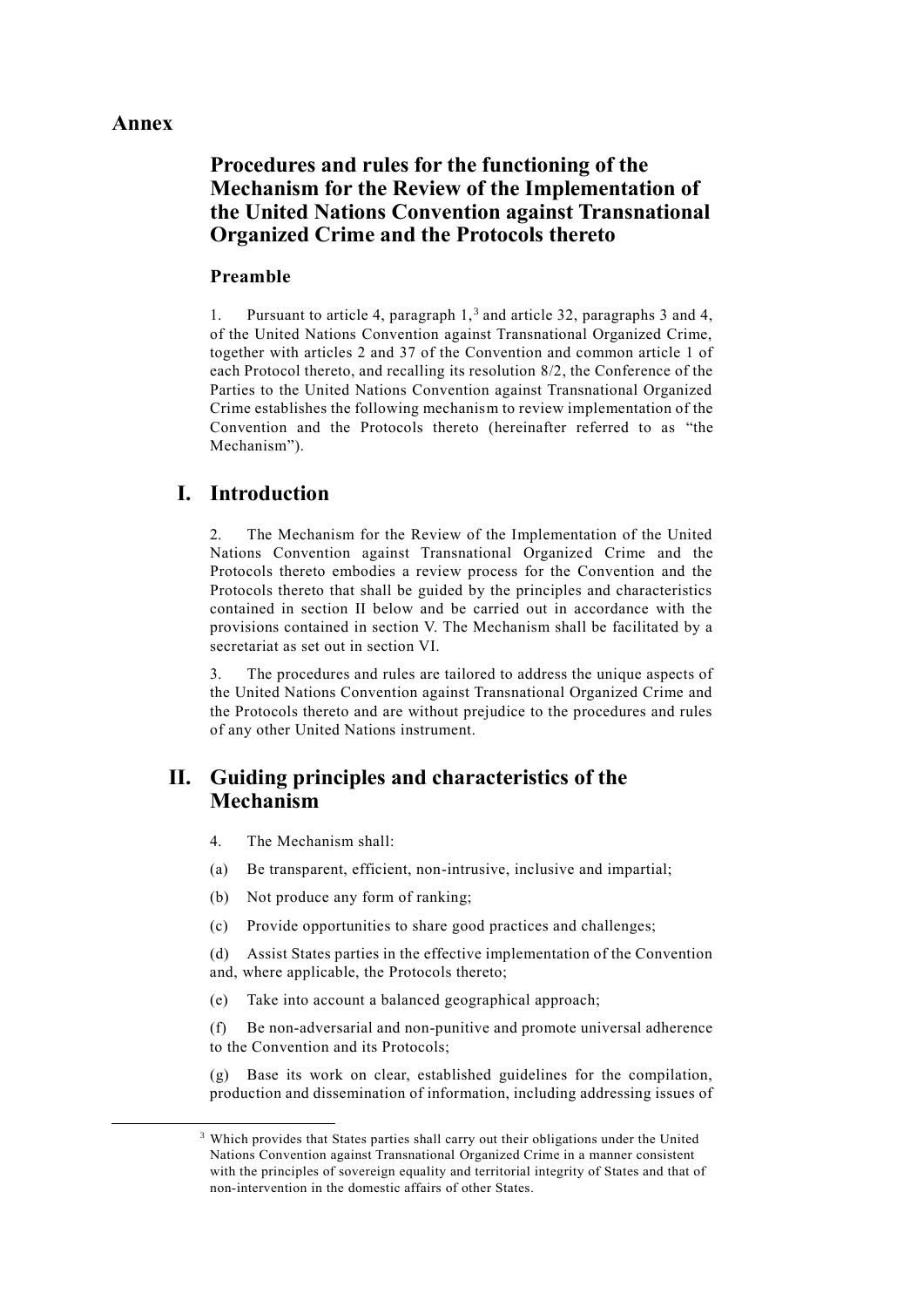confidentiality and the submission of the outcome to the Conference, which is the competent body to take action on such outcome;

(h) Identify, at the earliest possible stage, difficulties encountered by States parties in the fulfilment of their obligations under the Convention and its Protocols, as applicable, and good practices adopted in efforts by States parties to implement the Convention and, where applicable, the Protocols thereto;

(i) Be of a technical nature and promote constructive collaboration, inter alia, on issues concerning international cooperation, prevention, protection of witnesses and assistance and protection for victims;

(j) Complement existing relevant international and regional review mechanisms so that the Conference may, as appropriate, cooperate with those mechanisms and avoid duplication of efforts;

(k) Be an intergovernmental process;

(l) Be conducted in conformity with article 4 of the Convention, not serve as an instrument for interfering in the domestic affairs of States parties and be conducted in a non-political and non-selective manner and respect the principle of equality and sovereignty of States parties;

(m) Promote the implementation of the Convention and its Protocols by States parties, as applicable, as well as cooperation among States parties;

(n) Provide opportunities to exchange views, ideas and good practices, thus contributing to strengthening cooperation among States parties in preventing and fighting transnational organized crime;

(o) Take into account the levels of development of States parties, as well as the diversity of judicial, legal, political, economic and social systems and differences in legal traditions;

(p) Endeavour to adopt a progressive and comprehensive approach, given that the review of implementation of the Convention is an ongoing and gradual process.

### **III. Efficiency of the Mechanism**

5. The Mechanism shall be cost-effective, concise and user-friendly and make optimal and efficient use of existing information, tools, resources and technology so that it does not impose undue burdens upon States parties, their central authorities, other relevant authorities and experts involved in the review process.

## **IV. Relationship of the Mechanism with the Conference of the Parties**

6. The review of implementation of the Convention and the Protocols thereto and the Mechanism shall be under the authority of the Conference, in accordance with article 32 of the Convention.

7. Without prejudice to the guiding principles and characteristics of the Mechanism contained in section II, the Conference may conduct an evaluation of the organization, functioning, funding, and performance of the review process, so as to amend and improve the existing Mechanism at any time.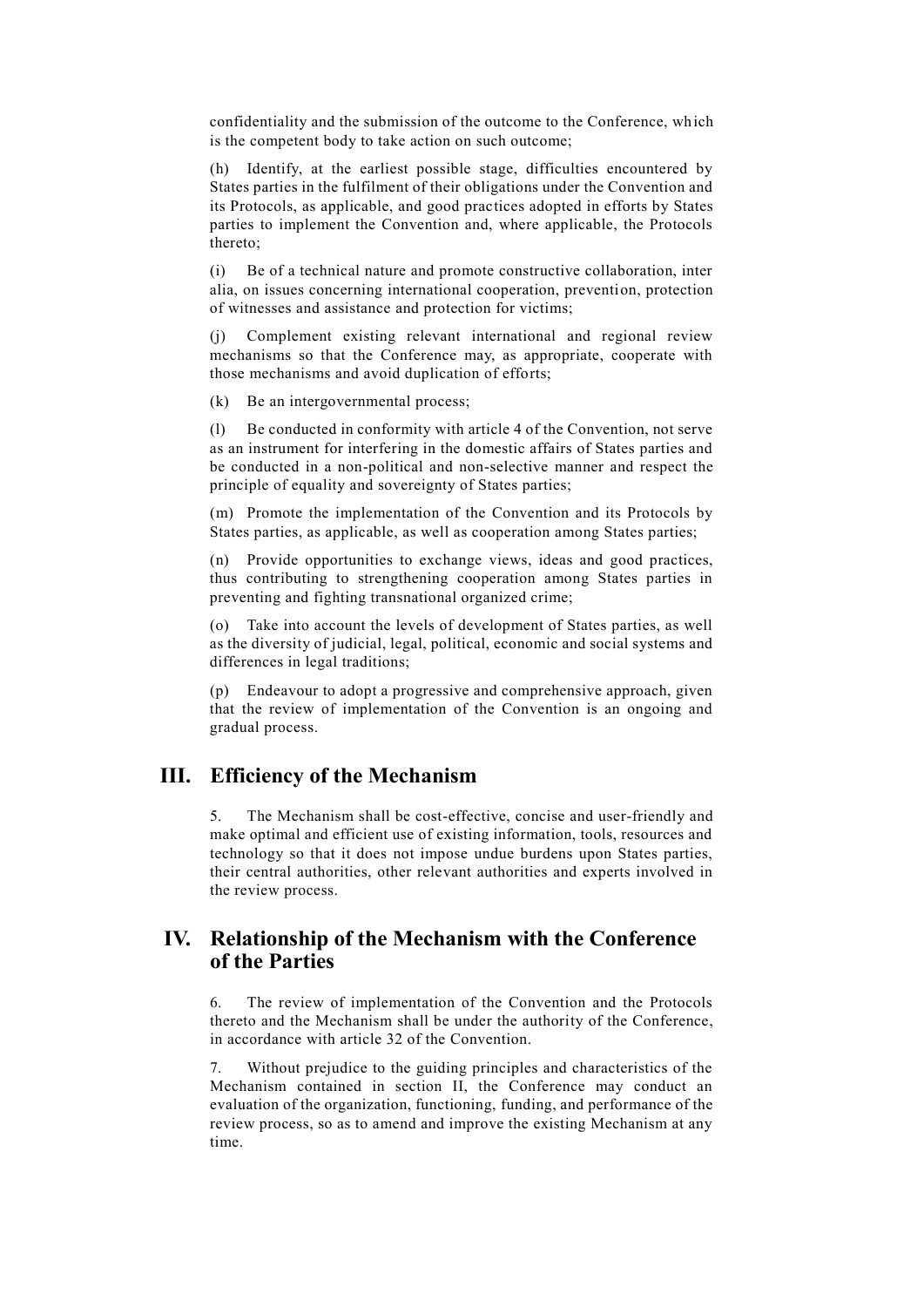# **V. Review process**

### **A. Goals**

8. Consistent with the Convention, in particular article 32, the review process, inter alia, shall assist the Conference to:

(a) Promote the purposes of the Convention and the Protocols thereto, as set out in article 1 of the Convention and article 2 of each of the Protocols;

(b) Improve the capacity of States parties to prevent and combat transnational organized crime and to promote and review the implementation of the Convention and the Protocols thereto;

(c) Help States parties to identify and substantiate specific needs for technical assistance and to promote and facilitate the provision of technical assistance upon their request;

(d) Gather information on national legislation, successes, good practices and challenges of States parties in implementing and using the Convention and the Protocols thereto, and to promote and facilitate the exchange of this information;

(e) Promote international cooperation as stipulated in the Convention and the Protocols thereto;

(f) Acquire the necessary knowledge of the measures taken by States parties in implementing the Convention and the difficulties encountered by them in doing so through information provided through the gathering process described in section V.C of the present procedures and rules.

### **B. Review process**

9. The Mechanism shall be applicable to all States parties to the Convention and to each of the Protocols they are parties to. It shall progressively address all the articles of the Convention and the Protocols thereto. It shall be structured on thematic clusters of articles based on their subject matter, as indicated in table 1 contained the appendix. The review shall be a gradual process consisting of one preparatory phase (years 1 and 2) and four subsequent review phases (years  $3-12$ ).

10. For each group of States parties as set forth in paragraph 17, the advancement to the next review phase is conditional upon the completion of 70 per cent of the reviews foreseen at the beginning of the previous phase, unless the Conference decides otherwise.

For each group of States parties as set forth in paragraph 17, the implementation of the Convention and the Protocols thereto must be reviewed under the same thematic cluster at the same time.

12. The review process shall be composed of a general review that will be undertaken in the plenary of the Conference of the Parties, and of country reviews that will be conducted through desk reviews. The Conference and its working groups shall add the matter to their agendas as an item consistent with their areas of expertise and without prejudice to their respective existing mandates. Taking into consideration the progressive nature of the review set forth in paragraph 9, the content of the agendas and scheduling of the meetings of the working groups will be decided by the Conference or the extended Bureau in a timely manner. In order to ensure that the working groups may contribute to the Mechanism while also carrying out their respective existing mandates, each working group should dedicate no more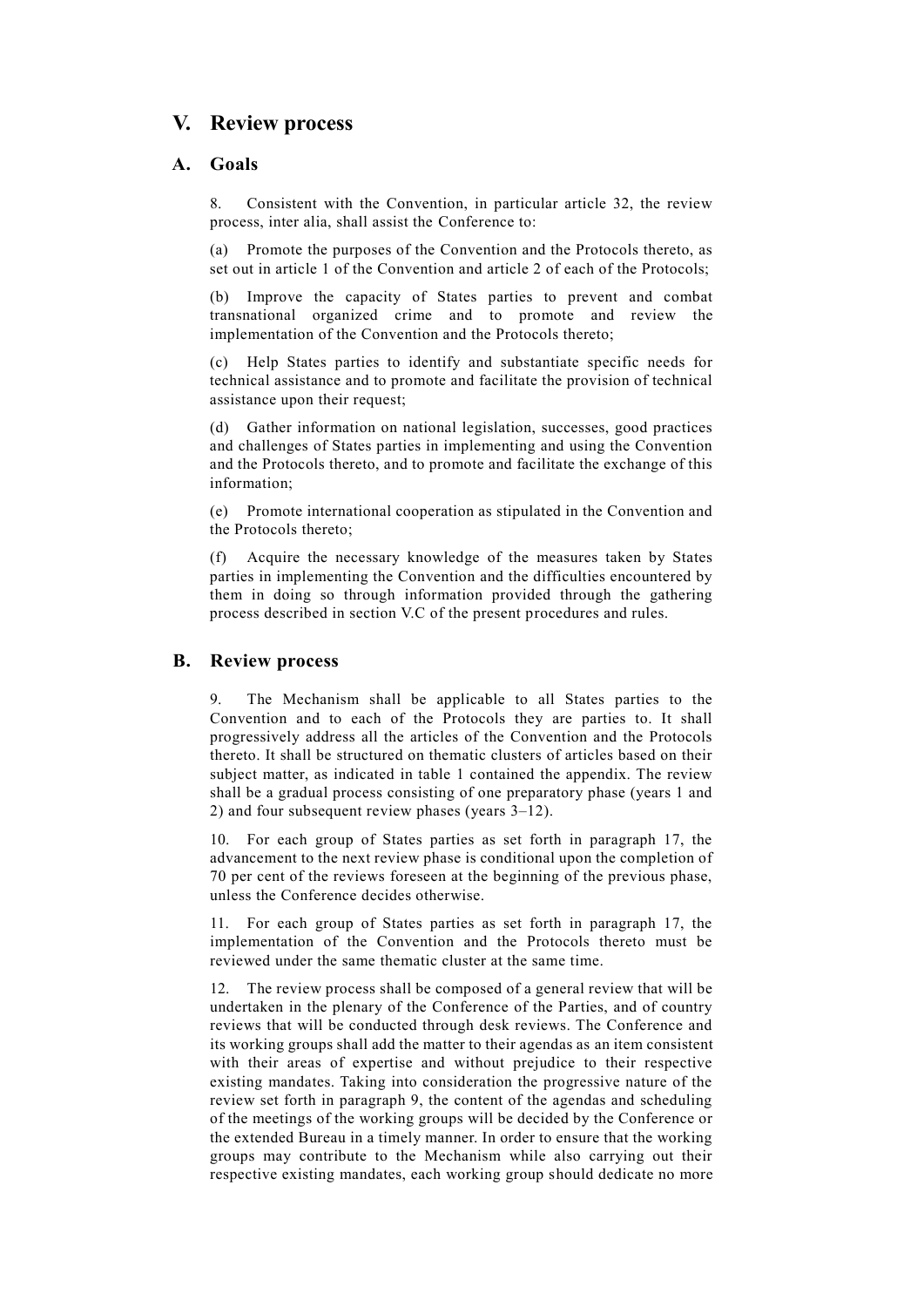than one agenda item per session to matters pertaining to the functioning of the review process.

13. Country reviews will identify best practices, gaps and challenges in the implementation of the provisions under review, suggestions and, when necessary, technical assistance needs. In accordance with paragraph 43, discussions pertaining to country reviews will be undertaken in the relevant working groups.

14. The general review held in the plenary of the Conference of the Parties shall facilitate the exchange of experiences, lessons learned, best practices and challenges in implementing the Convention and Protocols and the identification of technical assistance needs, with a view to improving their effective implementation and promoting international cooperation. It will be facilitated by the general reports referred to in paragraph 19 of the present procedures and rules.

15. The preparatory phase (years 1 and 2) shall be devoted to the definition of organizational matters, including the preparation of the guidelines for conducting the country reviews and the blueprint for the list of observations and the summaries, and the finalization, in accordance with paragraph 19 of the present procedures and rules, of the self-assessment questionnaire for each of the instruments. This preparatory phase shall also be used to ensure the optimal and efficient use of existing information, tools, resources and technology as part of the review process. The four review phases shall be held from year 3 to year 12. For each group of States parties as set forth in paragraph 17, each phase shall last two years. The four review phases shall be conducted and concluded in line with the multi-year workplan contained in table 2 contained in the appendix.

16. The Conference may decide to make amendments to the multi-year workplan if doing so is deemed appropriate in the light of the efficient functioning of the Mechanism. The relevant working groups may recommend to the Conference adjustments to the multi-year workplan.

17. The selection of States parties participating in the country reviews shall be carried out by the drawing of lots at the beginning of the review process, staggered in three consecutive years. Each year, one third of the States parties to the Convention will be selected to be reviewed for all the instruments they are parties to, in accordance with paragraphs 28 and 29 of the present procedures and rules. If possible, the number of States parties from each regional group to be selected for review in a given year shall be proportionate to the size of that regional group.

18. Each State party shall appoint a focal point to coordinate its participation in the review, and make this information available on the knowledge management portal known as Sharing Electronic Resources and Laws on Crime (SHERLOC). In the case that a State party has not appointed a focal point by the time of the drawing of the lots referred to in paragraph 28, all communications will be submitted to its permanent representative, who shall act as temporary focal point.

### **C. Information-gathering**

19. In order to review each thematic cluster of articles of the Convention and Protocols thereto, short, precise and focused self-assessment questionnaires for the review of implementation of each instrument shall be finalized during the preparatory phase. Provisions of the Convention that apply to the Protocols, mutatis mutandis, will be reviewed under the Convention only. In responding to the questionnaires, States parties are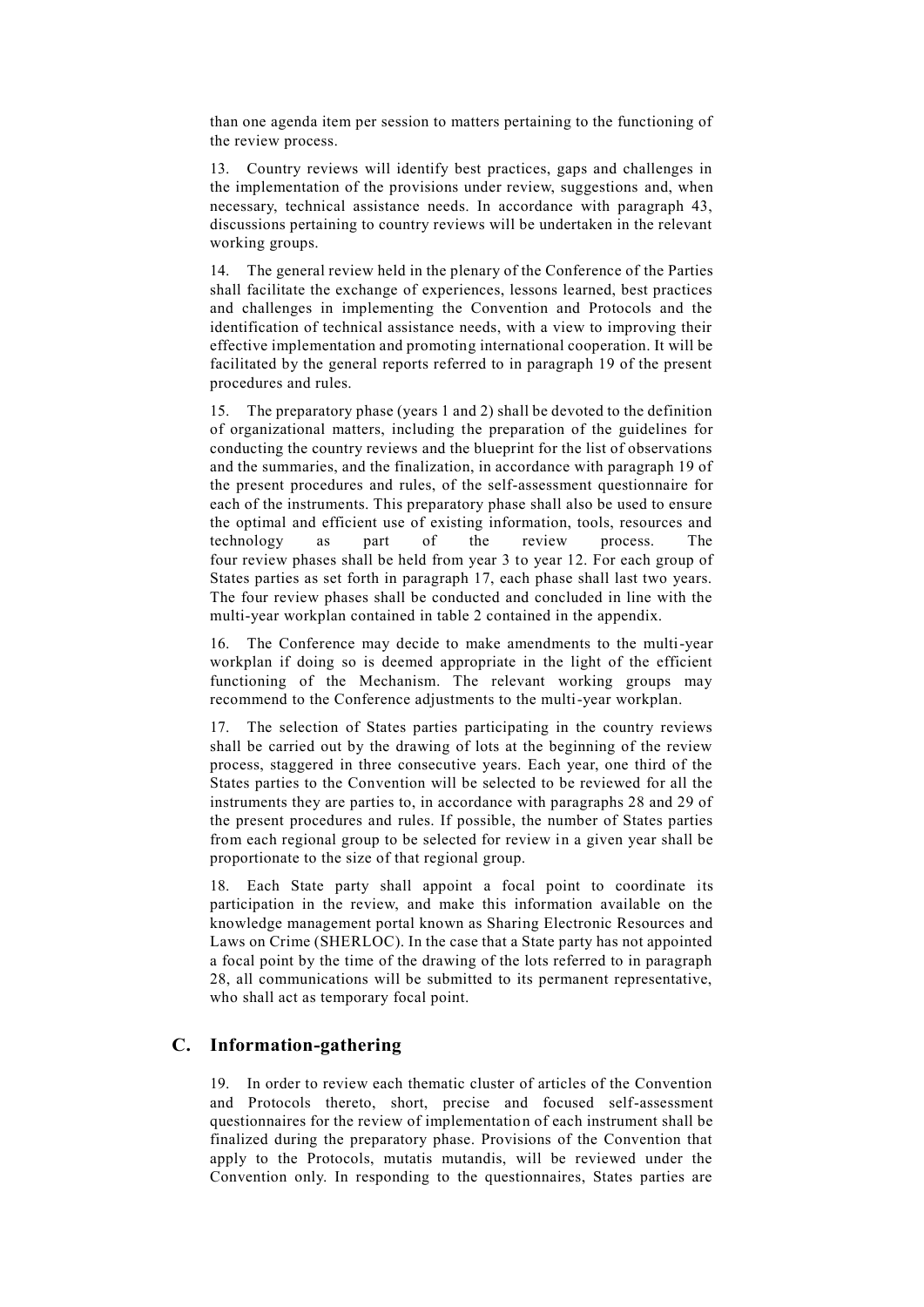invited to provide complete, up-to-date, accurate and timely information in one of the working languages of the Mechanism, in accordance with section VII. The responses to the questionnaires and the lists of observations indicated in paragraph 38, when available, shall be the basis for a general report of trends, patterns and best practices to be prepared — or updated as appropriate — by the Secretariat for consideration by the Conference at its regular sessions. The responses to the questionnaires shall be the basis for the country review, without prejudice to information or clarification requested by the reviewing States parties and provided by the State party under review.

20. Each State party under review shall provide the responses to the selfassessment questionnaire to the reviewing States parties through the secure module of SHERLOC established in line with paragraph 21. Upon request, the Secretariat shall facilitate the States parties uploading information, including by assisting them with e-training, instructions, advice and credentials.

21. The self-assessment questionnaire shall be available on SHERLOC. A new secure module shall be developed as a further component of SHERLOC to host the questionnaires and responses thereto, which shall ensure the full confidentiality of all data submitted by States parties. The module shall include a secure written communications platform for the ensuing dialogue between the State party under review and the reviewing States parties, and archive capabilities.

22. When responding to the self-assessment questionnaires, States parties may also refer to information provided in the context of other relevant review mechanisms of instruments to which they are parties. States parties shall bear in mind that any update since previous submissions of information under other review mechanisms are appropriately reflected in the responses. In particular, when reviewing the same legislation for obligations which are identical or similar to those under the United Nations Convention against Corruption, a State party under review may refer to responses and additional documentation that it has submitted under the Mechanism for the Review of Implementation of the United Nations Convention against Corruption.

23. The State party under review is encouraged to prepare its responses to the

self-assessment questionnaire through broad consultations at the national level with all relevant stakeholders, including, where appropriate, the private sector, individuals and groups outside the public sector, nongovernmental organizations and academia, taking into consideration the specificities of the Convention and the Protocols thereto.

24. The Secretariat shall be responsible for optimizing and maintaining SHERLOC to serve as the user-friendly database for collecting and disseminating information on the Mechanism.

#### **D. Conduct of the country review**

25. The country review shall consist of a single review for each State party of its implementation of the Convention and of each Protocol it is party to. It shall be conducted in phases, with each phase beginning with the completion by the State party under review of the relevant sections of the self-assessment questionnaire on its implementation of each instrument to which it is a party.

26. The responses to the self-assessment questionnaire and any additional information provided by the State party under review, including reference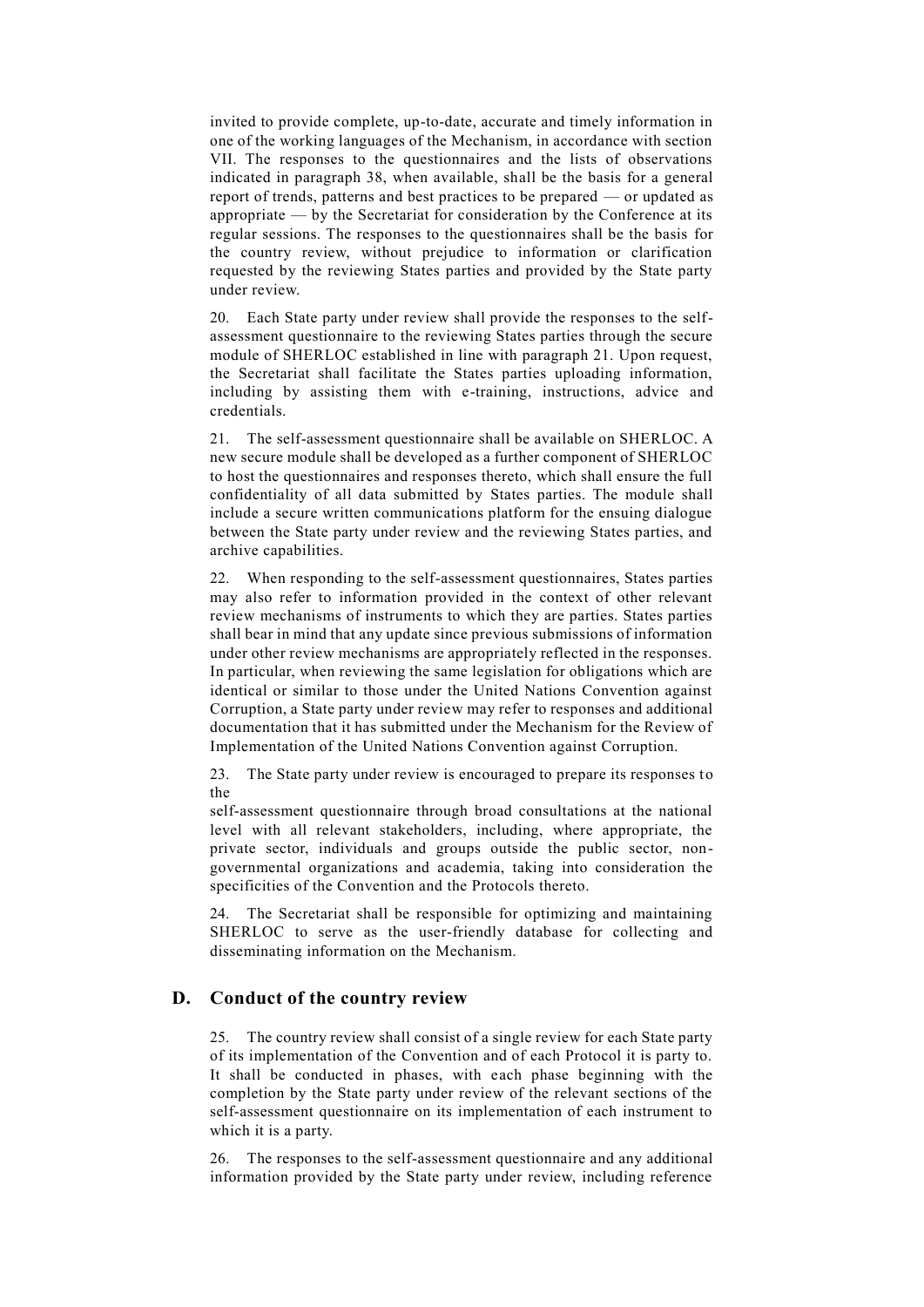to relevant legislation, shall be reviewed by two other States that are parties to the relevant instruments, with the active involvement of the State party under review. States parties under review are also encouraged to provide to SHERLOC any other reference materials that may contribute to a better understanding of their legal framework.

27. Each State party shall, for the purposes of the review, designate at least one governmental expert with expertise relevant to the instruments it is party to and make this information available on SHERLOC.

28. At the beginning of the review process, a joint intersessional meeting of the working groups without interpretation shall draw lots to select as reviewing States one State from the regional group of the State party under review and one State from another regional group. The reviewing States shall serve as such for the duration of the review process for each State party under review through four subsequent review phases. The method for the drawing of lots will be based on the following criteria:

(a) States shall not undertake mutual reviews;

(b) For each instrument, a State party under review shall not be reviewed by States which are not parties to the same instrument; in the case that a drawn reviewing State is not party to all the instruments to which the State under review is party, an additional drawing of lots shall be carried out so as to select an additional reviewing State only for those instruments;

(c) The total number of reviewing States for all instruments shall not exceed four unless the State under review decides otherwise;

(d) The State party under review and the reviewing States may request a maximum of four times each that the drawing of lots be repeated, including but not limited to, for the purpose of facilitating the selection of a mutual working language for the conduct of the country review or to facilitate the participation of at least

one reviewing State from a similar legal system;

(e) In exceptional circumstances, States parties may request a redraw;

(f) If needed, the drawing of lots may be repeated at a subsequent intersessional meeting.

29. By the end of the review process, each State party must have undergone its own review and performed a minimum of one review and a maximum of three reviews. On a voluntary basis, States parties may participate as reviewing State party in more than three reviews.

30. If a reviewing State party is unable to carry out its duties as a reviewer, in accordance with the guiding principles of the Mechanism, the State party under review shall request a consultation with that reviewing State party and the Secretariat with a view to addressing the concern. In the case that the States parties fail to resolve the issue through the consultation, the State party under review may request a redrawing of lots at any time. The redrawing of lots shall be held in any working group meeting and in accordance with the provisions of paragraph 28.

31. The State party under review shall undertake consultations with the reviewing States parties, through their focal points, with the assistance of the Secretariat, on the establishment of time frames and the requirements of the country review, in accordance with the guidelines for conducting the country reviews, including the selection of the working language or languages, in accordance with section VII of the present procedures and rules.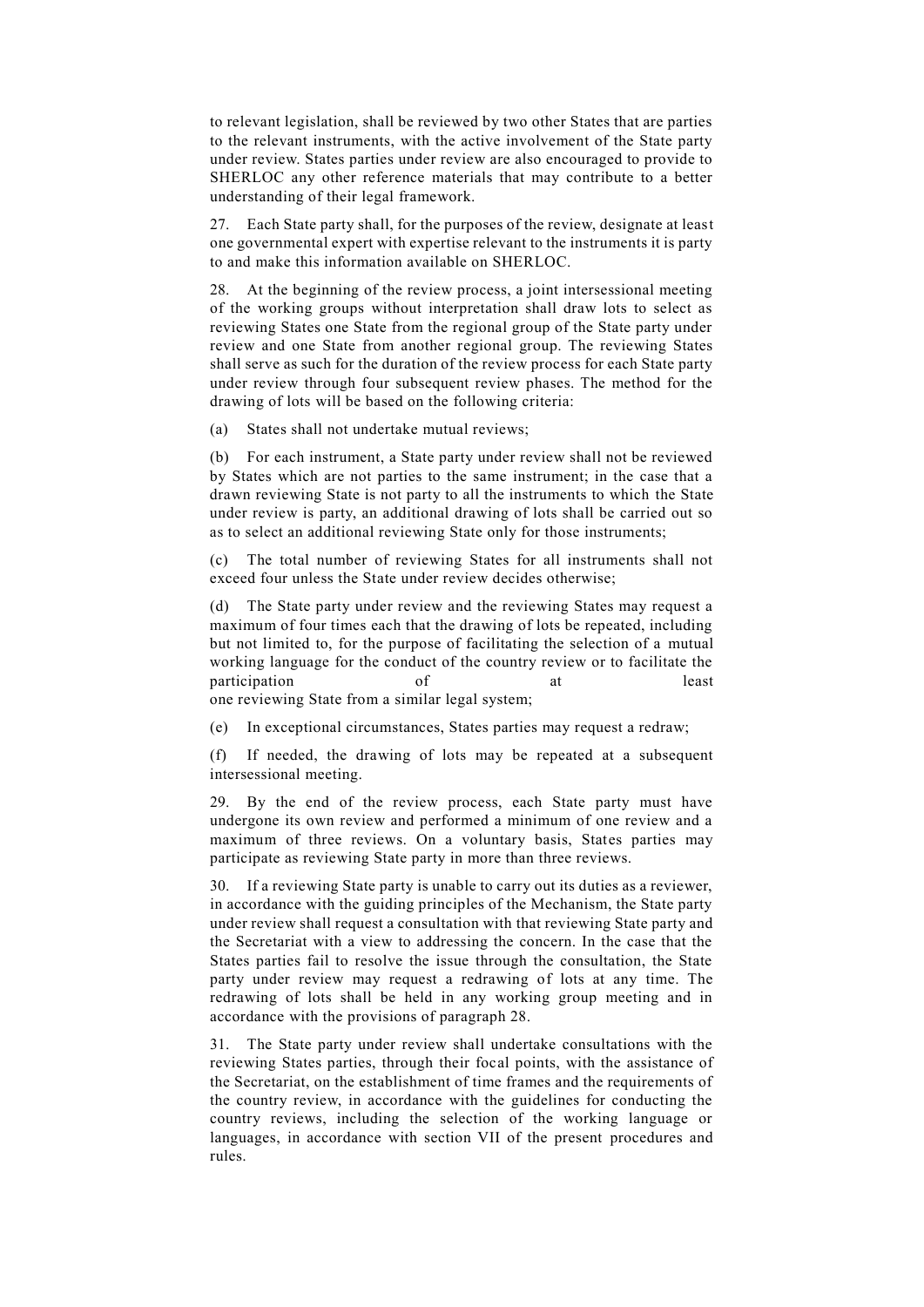32. Governmental experts from the reviewing States parties with expertise relating to the relevant instrument may divide tasks and issues among themselves, taking into account their respective fields of competence.

33. The Secretariat shall provide administrative support to facilitate the establishment of lines of communication among the governmental experts involved in the country review upon request, in order to ensure that they can make best use of the secure written communication platform developed under SHERLOC and referred to in paragraph 21. The Secretariat shall be kept abreast of all communications made through SHERLOC.

34. Within a reasonable time frame, to be mutually agreed by the parties involved, not exceeding six months, the State party under review shall provide the responses to the self-assessment questionnaires to the reviewing States parties through the secure module of SHERLOC.

35. Within a reasonable time frame, not exceeding six months, of the receipt of the responses to the self-assessment questionnaires from the State party under review, the reviewing States parties shall submit to the State party under review written feedback on the measures taken in the implementation of the Convention and the relevant Protocols, as well as on successes and challenges of such implementation. The feedback may also contain, where necessary, requests for clarification or additional information, or supplementary questions to which the State party under review is encouraged to respond. A constructive dialogue between the State party under review and the reviewing States parties shall be guided by the principles and characteristics set forth in section II as well as the provisions set forth in section III, and a record of that dialogue shall be archived in the designated confidential module in SHERLOC.

36. While SHERLOC represents the primary platform of communication, as described in sections V.C and V.D of the present procedures and rules, States parties participating in a review may use other available technological tools, such as virtual networks, conference calls and videoconferences, as part of their constructive dialogue. States parties are encouraged to take advantage of regularly scheduled meetings of the Conference of the Parties and its working groups to further the direct dialogue. Relevant information on such dialogues may be uploaded to the sections of SHERLOC dedicated to the ensuing dialogue between the State party under review and the reviewing States parties, in order to keep a record of the process.

37. The reviewing States parties, their governmental experts involved in the review and the Secretariat shall maintain the confidentiality of all information obtained in the course of, or used in, the country review. On a voluntary basis, parties under review may request the Secretariat to use information provided during their reviews to populate the public elements of SHERLOC.

#### **E. Outcome of the country review**

38. At the final stage of each review phase for each State party, the reviewing States, in close cooperation and coordination with the State party under review, and with the assistance of the Secretariat, shall prepare a list of observations indicating any gaps and challenges in the implementation of the provisions under review, best practices, suggestions and any technical assistance needs identified to improve implementation of the Convention and its Protocols. Such lists shall follow the blueprint format referred to in paragraph 15, be precise and concise, and be based on the responses to the self-assessment questionnaire and ensuing dialogue. The list of observations shall be made available to the working groups as a conference room paper,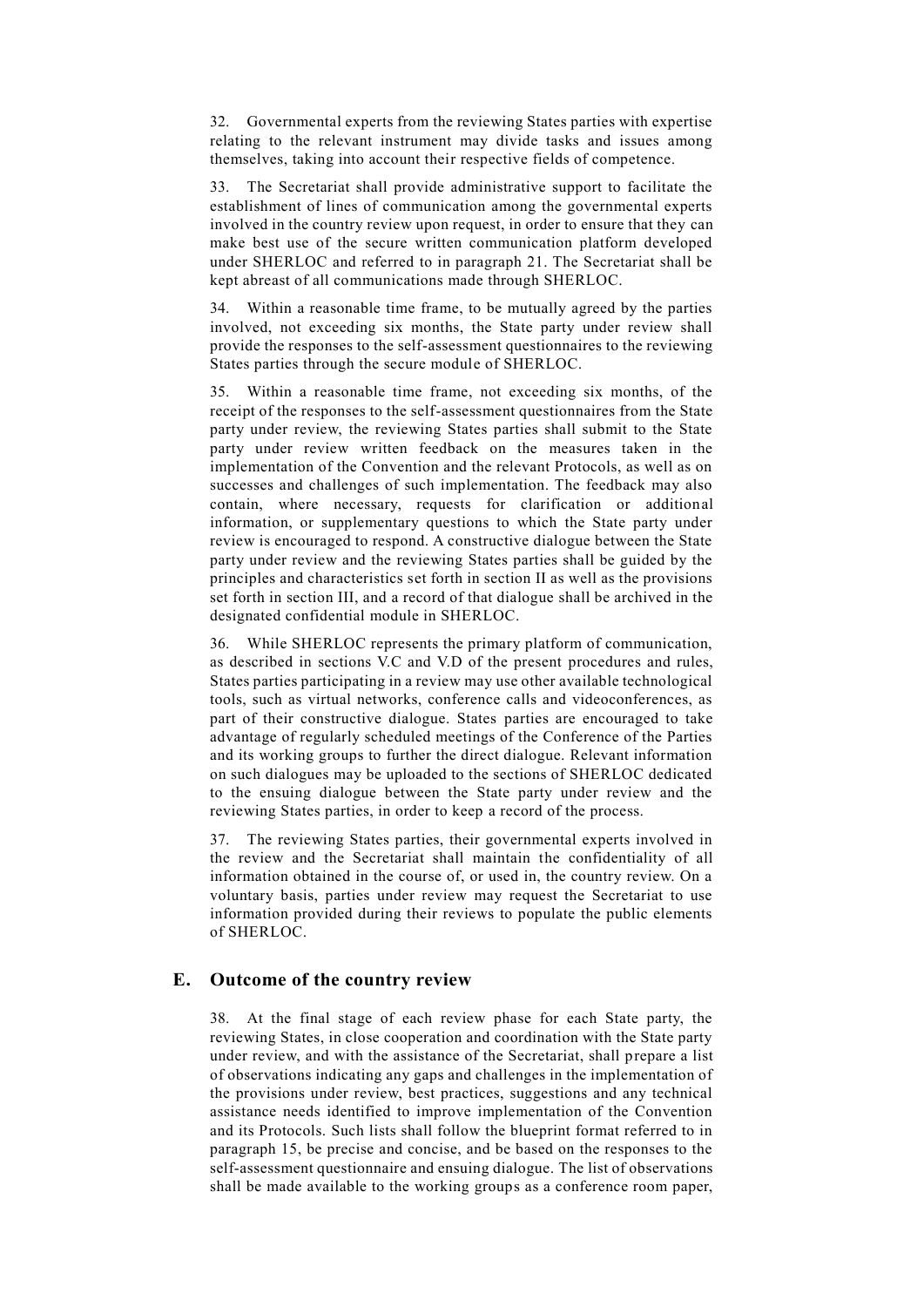unless, in exceptional circumstances, the State party under review decides to keep some parts of the list confidential. At the end of each phase, a summary of the lists of observations, not exceeding 1,500 words and based on the same blueprint, shall be translated into the six official languages of the United Nations and be made available to the Conference and its working groups.

39. The list of observations, gaps, challenges, best practices, suggestions and, when necessary, technical assistance needs, and the summaries shall be finalized upon agreement between the reviewing States parties and the State party under review.

40. In order to improve and strengthen cooperation and learning among States parties, the responses to the self-assessment questionnaires submitted after the adoption of the Mechanism shall be made accessible to all States parties in the secure module of SHERLOC. The State under review may also decide to make available the ensuing dialogue mentioned in paragraph 21 and additional documentation pertaining to its review.

41. A State party may decide to make public the responses to its selfassessment questionnaire, ensuing dialogue and additional documentation, or part thereof, including through SHERLOC.

42. After the submission of the responses to the questionnaires, a State party under review may, on a voluntary basis, share its good practices and experiences with regard to the exercise of completing the questionnaires.

#### **F. Follow-up procedures**

43. The working groups of the Conference shall draw upon the lists of observations mentioned in paragraph 38 in preparing their sessions, and take them into account when proposing generally applicable recommendations to the Conference.

44. The Working Group of Government Experts on Technical Assistance shall consider the technical assistance needs identified during the review process and make recommendations to the Conference of the Parties on how to assist States parties in their efforts to implement the Convention and the Protocols. As appropriate, States parties shall also provide information to the Working Group on whether technical assistance needs identified in relation to their review reports have been addressed.

45. As a follow-up to its review, a State party may request technical assistance based on the specific needs identified in the review process with a view to improving the capacity of the State party to effectively implement the Convention and the Protocols thereto. The Secretariat shall endeavour to seek voluntary contributions for these purposes, in accordance with the rules and procedures of the United Nations.

46. As a follow-up to its review, each State party is encouraged to share with the Conference and the relevant working groups information on progress achieved in connection with the lists mentioned in paragraph 38 and on any measures planned or undertaken. Additionally, each State party may wish to upload to SHERLOC information on progress achieved. At the end of the review, the Conference may consider further means to report on progress achieved.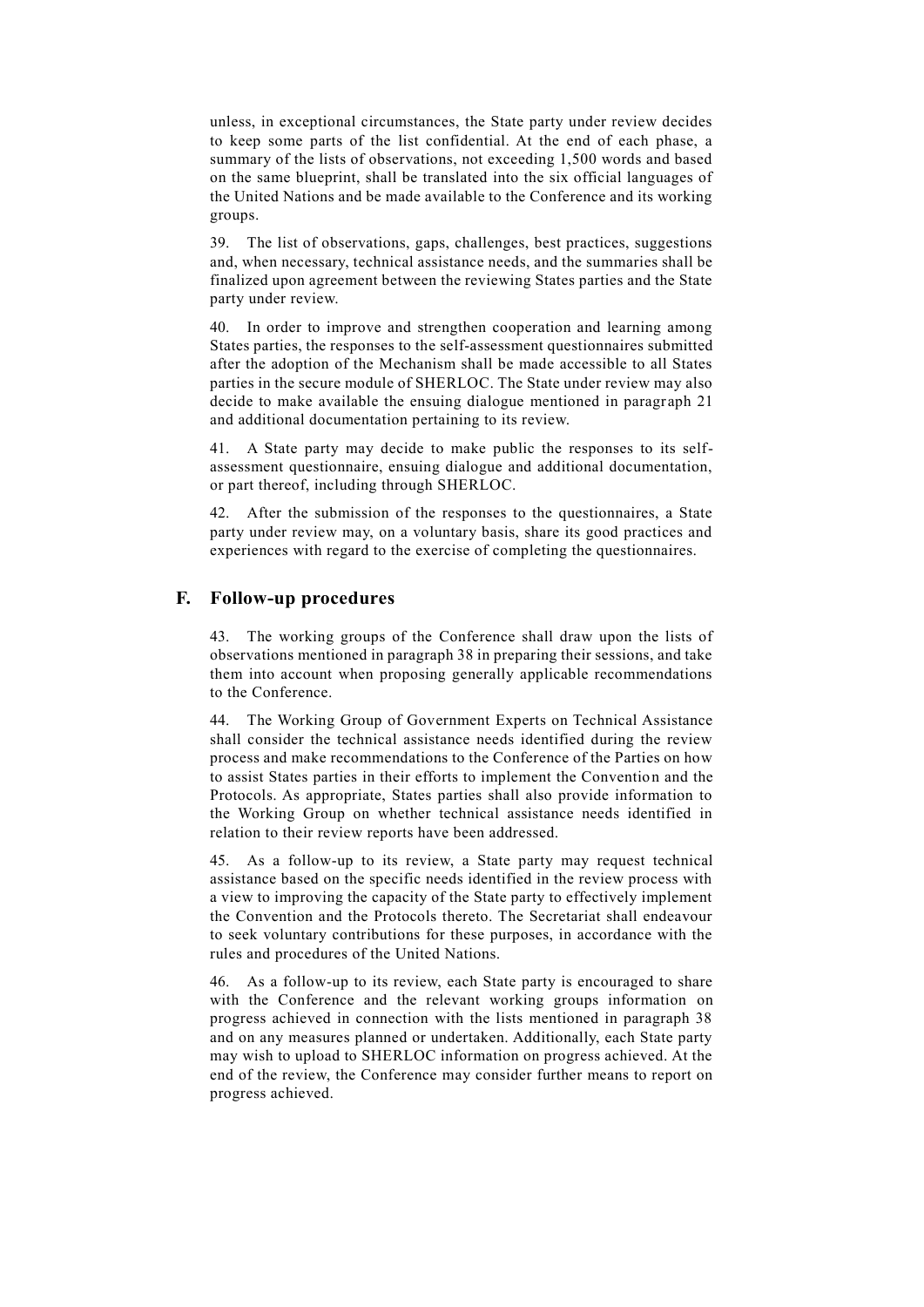# **VI. Secretariat**

47. The Secretariat of the Conference shall be the Secretariat of the Mechanism. The tasks performed by the Secretariat are those indicated in the present procedures and rules.

48. In addition to its tasks provided in paragraph 47, if necessary, the Secretariat may also, upon request and within existing resources of the Mechanism, provide support and assistance to States parties in the conduct of the Mechanism in accordance with the relevant rules and procedures of the United Nations. The tasks envisioned shall not produce an undue burden on the Secretariat or replace tasks that are meant to be carried out by States parties.

# **VII. Languages**

49. The working languages of the Mechanism shall be Arabic, Chinese, English, French, Russian and Spanish.

50. The country review process may be conducted in any one or two of the working languages of the Mechanism that may be decided upon by the State party under review and the reviewing States parties. In exceptional circumstances, the review process may be conducted in three working languages. The Secretariat shall be responsible for providing the required translation as necessary for the efficient functioning of the Mechanism. The States parties are encouraged to conduct the review in only one of the working languages of the Mechanism.

51. States parties may provide for assistance to other States parties that need translation into languages other than the six working languages of the Mechanism through monetary or in-kind contributions. Particular attention should be given to requests from least developed countries and developing countries.

## **VIII. Participation of signatories to the Convention or any of the Protocols in the Mechanism**

52. A State signatory to the Convention or any of the Protocols may participate in the Mechanism as a State under review on a voluntary basis. The costs associated with such participation shall be paid from available voluntary contributions.

# **IX. Signatories, non-signatories, entities, intergovernmental organizations and nongovernmental organizations and the Mechanism**

53. In order to promote fruitful engagement with relevant stakeholders, including non-governmental organizations, and in accordance with article 32, paragraph 3 (c), of the Convention, the working groups shall have a constructive dialogue on the review process with relevant stakeholders, including non-governmental organizations, as follows:

(a) As a regular practice, constructive dialogues will be convened with relevant stakeholders following the conclusion of the sessions of the working groups and the adoption of the reports. The constructive dialogue shall be conducted by the chair of the working group, assisted by the Secretariat. A panel with representatives of relevant stakeholders, including non-governmental organizations, may be arranged with the assistance of the